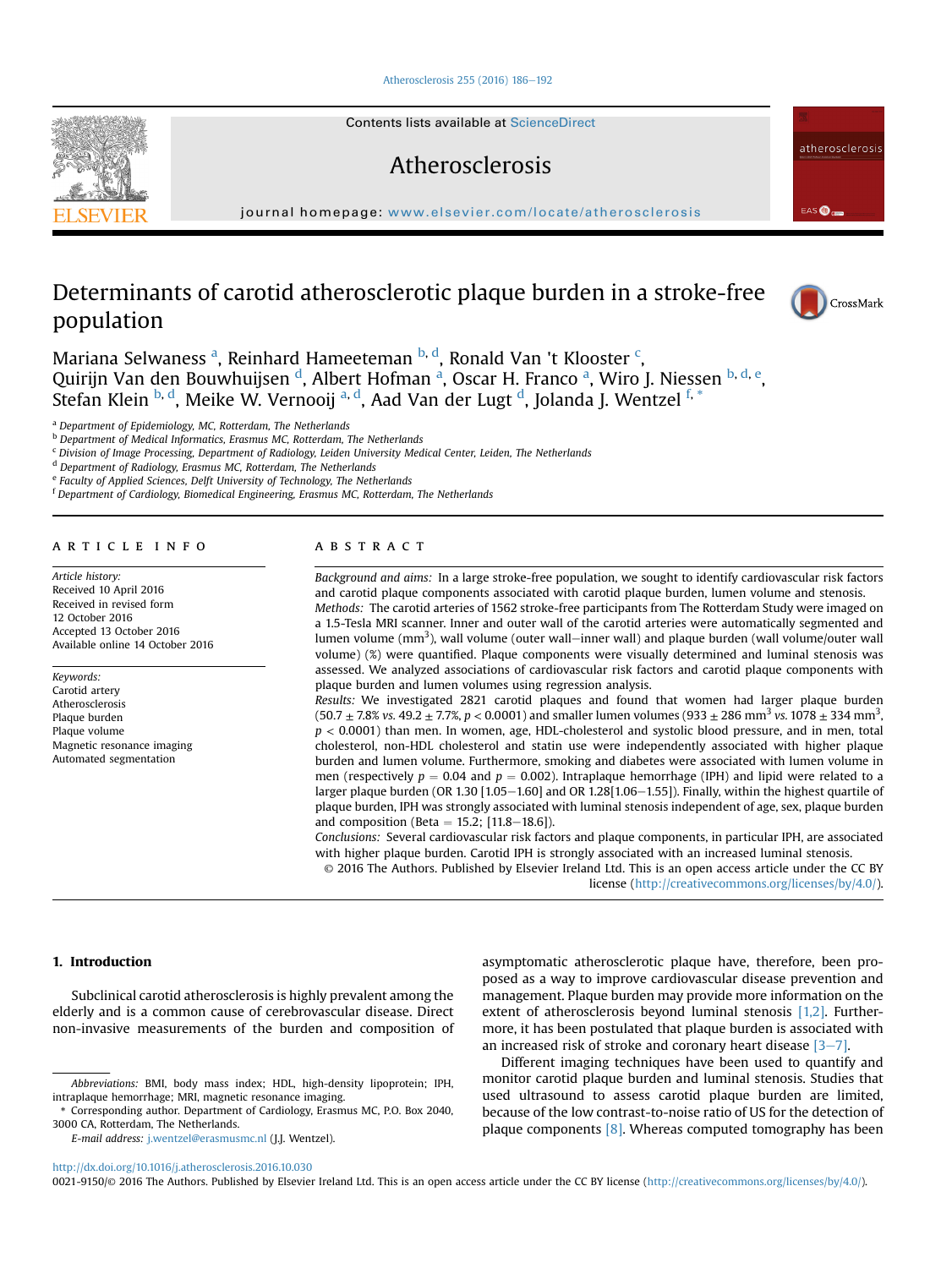validated for carotid calcium quantification, its application for detection of soft non-calcified plaques remains limited. Magnetic resonance imaging (MRI) depicts the plaque composition as well as the inner and outer wall of the entire carotid artery and is noninvasive in nature. Hence, MRI may be a promising modality to investigate atherosclerotic plaque burden in the general population. Though some previous studies investigated plaque volume on MRI using manual segmentation, these studies were mostly conducted in selected or small samples  $[9-11]$  $[9-11]$ . Semi-automated segmentation of atherosclerotic plaque may provide a fast, accurate and reproducible tool for large-scale application [\[12,13\].](#page-5-0)

Information on determinants of plaque burden and lumen volume in the general population remains scarce. In addition, it is still unclear how (vulnerable) plaque components relate to overall plaque burden and lumen reduction. Therefore, we quantified carotid atherosclerotic plaque burden and lumen volume in a large population of stroke-free subjects and determined sex-specific associations with cardiovascular risk factors and carotid plaque composition. In addition, we evaluated the role of carotid plaque components in the development of luminal stenosis.

#### 2. Materials and methods

## 2.1. Study population

The study is part of the Rotterdam Study, a large populationbased cohort study, which was designed to investigate determinants of various diseases among the elderly. The Rotterdam Study has been approved by the medical ethics committee according to the Population Study Act Rotterdam Study, executed by the Ministry of Health, Welfare and Sports of the Netherlands. A written informed consent was obtained from all participants. All inhabitants of Ommoord, a suburb of Rotterdam, aged 45 years and over were invited. The rationale and design of the Rotterdam Study have been described elsewhere [\[14\].](#page-6-0) As part of the baseline examinations, all participants underwent ultrasonography to measure carotid wall thickness and underwent carotid MRI if wall thickness was  $\geq$ 2.5 mm in at least one carotid artery (n = 1982 subjects, 74% of those initially invited)  $[15]$ . Participants who had a past medical history positive for stroke (defined as a history of ischemic or unspecified stroke but not hemorrhagic stroke) or TIA were excluded ( $n = 95$ ). In addition, MRI scans were excluded if visual quality was insufficient for assessment of plaque composition ( $n = 113$ ) or if scanning was interrupted due to claustrophobia  $(n = 106)$ . We further excluded carotid arteries without atherosclerotic plaque or if wall thickness was  $<$ 2 mm on MRI (n = 284). This resulted in a total of 3052 carotid arteries in 1668 scanned participants available for analysis.

# 2.2. Carotid MRI scanning and visual analysis of plaque characteristics

Imaging was performed with a 1.5 Tesla scanner (GE Healthcare, Milwaukee, WI, USA) with a bilateral phased-array surface coil (Machnet, Eelde, the Netherlands). A standard scanning protocol was used with a total scanning time of approximately 30 min. The carotid MRI protocol, reading and reproducibility are described elsewhere, and include four sequences in the axial plane: a proton density weighted (PDw)-fast spin echo (FSE)-black blood (BB) sequence; a PDw-FSE-BB with an increased in-plane resolution; a PDw-echo planar imaging (EPI) sequence, and a T2w-EPI sequence and two 3D sequences: a 3D-T1w-gradient echo (GRE) sequence and a 3D phased-contrast MR angiography [\[16\]](#page-6-0). We evaluated both carotid arteries and assessed plaque characteristics in all plaques with a maximum thickness of  $\geq$  2.0 mm on MRI. On the PDw-FSE-

BB images, maximum carotid wall thickness was measured and degree of luminal stenosis was calculated using the North American Symptomatic Carotid Endarterectomy Trial NASCET criteria [\[17\].](#page-6-0) Plaques were visually reviewed for the presence of three different plaque components; presence of intraplaque hemorrhage (IPH), lipid core and calcification as described previously and multiple components were permitted within one plaque [\[15\].](#page-6-0)

## 2.3. Automated segmentation of lumen volume and plaque burden

The MRI-based automated method for carotid lumen and wall volume quantification, as described by Van 't Klooster et al. [\[13\]](#page-6-0) and Hameeteman et al. [\[12\]](#page-5-0) was used. The method showed comparable results to the manual annotations in terms of wall volume and normalized wall index measurements and can therefore be used to replace the manual annotations. Using the PDw-FSE-BB sequence and 3D phased-contrast MR image, the method automatically quantifies the lumen volume and plaque burden of the carotid artery in a region around the bifurcation. Briefly, the method combines lumen and outer wall segmentation based on deformable model fitting with a learning-based segmentation correction step. In order to ensure a similar coverage among carotid arteries, we included segments of approximately 25 mm length in central vessel axis centered at the bifurcation point; i.e. 12.5 mm segment length on both sides from the bifurcation point to the common and internal carotid artery. The bifurcation point was manually annotated and defined as the first transversal plane on which two separate lumens (one of the internal carotid artery and one of the external carotid artery) are visible. Volumes of the lumen  $\text{(mm}^3)$  and outer vessel wall of the carotid arteries were obtained using a customdesigned automatic image analysis tool [\[12\],](#page-5-0) thus eliminating the need for manual contouring. User input was limited to four seed points in the common, internal and external carotid artery and bifurcation. Wall volume was calculated as the difference between the outer vessel wall volume and lumen volume. Plaque burden was operationalized by measuring wall volume/outer vessel wall volume and multiplied by 100%.

In total, 2923 extracted volumes of the lumen and outer vessel wall were available. Missing extracted volumes ( $n = 129$ , (7.6%)) were due to incomplete MRI data ( $n = 50$ ), failure of image registration between PDw-FSE-BB and phase-contrast MRA sequences  $(n = 20)$  or failure of automated segmentation  $(n = 59)$ . Based on visual inspection, 3 outliers were removed because of suboptimal segmentation, and volumes that are further than three standard deviations from the mean were also considered as outliers and removed (n = 99). In total, n = 2821 carotid arteries (in  $n = 1562$ individuals) were used for the statistical analyses.

### 2.4. Covariates

Smoking status was classified as ever or never. Serum highdensity lipoprotein (HDL)-cholesterol (mmol/L) and total cholesterol (mmol/L) were measured using standard laboratory techniques. Non-HDL cholesterol (mmol/L) was calculated as the difference between total and HDL-cholesterol. Body mass index (BMI) [weight/height<sup>2</sup>], expressed in kg/m<sup>2</sup>, was determined for all subjects. Blood pressure (mmHg) was measured with a randomzero sphygmomanometer after 5 min of rest with the subject in a sitting position and the mean of the two blood pressure values was used. Diabetes mellitus was defined as a fasting blood glucose  $>7.0$  mmol/L, non-fasting glucose  $>11.0$  mmol/L, or use of antidiabetic medication. Hypertension was defined as a blood pressure >140/90 mmHg or the use of antihypertensive medication. Medication dispensing data were obtained from the fully computerized pharmacies in the Ommoord suburb. Information on all filled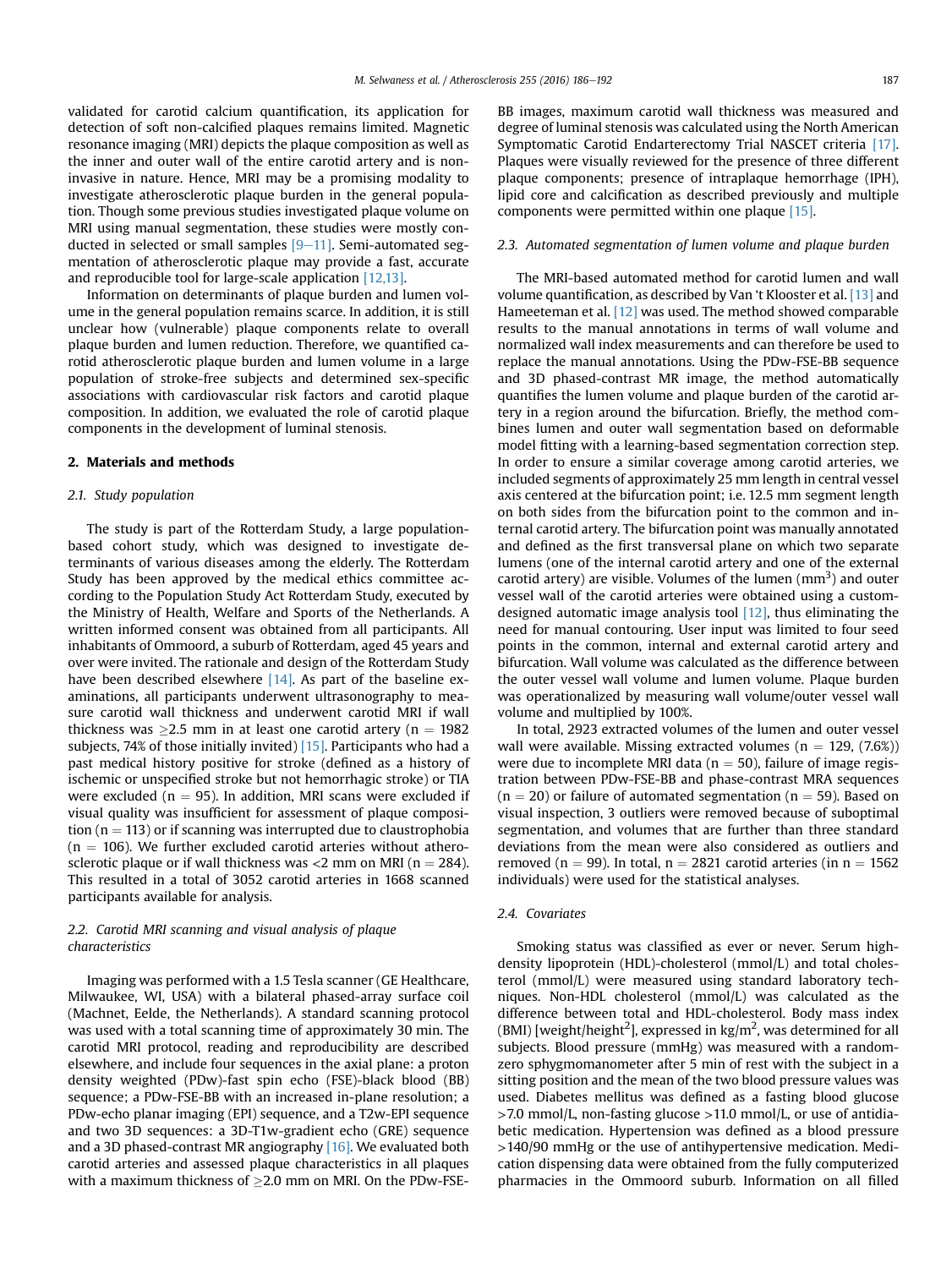#### Table 1

Baseline characteristics of 1562 study participants.

| Variable                          | Overall        | Men (839)    | Women (723)  | <i>p</i> -value |
|-----------------------------------|----------------|--------------|--------------|-----------------|
| Age (years)                       | $72.7 \pm 9.2$ | $72.1 + 8.9$ | $73.4 + 9.4$ | 0.005           |
| Smoking (ever) (%)                | 73.6           | 85.0         | 60.4         | < 0.001         |
| HDL-cholesterol (mmol/L)          | 1.4(0.4)       | 1.3(0.3)     | 1.6(0.4)     | < 0.001         |
| Total cholesterol (mmol/L)        | 5.7(1.0)       | 5.4(1.0)     | 5.9(1.0)     | < 0.001         |
| Non-HDL cholesterol (mmol/L)      | 4.3(1.0)       | 4.2(1.0)     | 4.4(1.0)     | < 0.001         |
| BMI $\left(\frac{kg}{m^2}\right)$ | 27.3(3.6)      | 27.4(3.1)    | 27.1(4.0)    | 0.1             |
| Systolic blood pressure (mmHg)    | 145 (21)       | 145 (20)     | 145 (22)     | 0.8             |
| Diastolic blood pressure (mmHg)   | 80(11)         | 82(11)       | 79 (11)      | < 0.001         |
| Diabetes (%)                      | 13.9           | 16.4         | 10.9         | 0.002           |
| Hypertension (%)                  | 74.5           | 75.1         | 73.9         | 0.7             |
| Antihypertensive drugs (%)        | 39.7           | 40.3         | 39.0         | 0.6             |
| Statins $(\%)$                    | 27.7           | 32.1         | 22.7         | < 0.001         |

Values are percentages or means (SD).

p-value is for age-adjusted differences between men and women.

(Non)-HDL, high-density lipoprotein; BMI, body mass index.

prescriptions of antihypertensive drugs and lipid lowering drugs on date of carotid MRI scans was available.

#### 2.5. Data analysis

Lumen volume and plaque burden were normalized for carotid artery length and adjusted for age. Sex-specific relationships of cardiovascular risk factors with plaque burden and lumen volume were assessed by means of generalized estimation equation with an unstructured working correlation matrix including two levels per participant, namely the left and right carotid artery. Continuous variables were expressed per standard deviation (SD) and plaque burden and lumen volumes were transformed to a standardized Zscore in order to allow comparison across these measures. Adjustments were made for age and carotid segment length (model 1), and additionally for smoking, HDL-cholesterol, total cholesterol, BMI, systolic blood pressure, diastolic blood pressure, diabetes mellitus, hypertension, antihypertensive drug use and statin use (model 2). Non-HDL was additionally adjusted for the same covariates as in model 2, but without HDL-cholesterol and total cholesterol (model 3).

In secondary analysis, we categorized lumen volume and plaque burden using sex-specific quartiles and compared the lowest quartile in lumen volume and the highest quartile of plaque burden to the other three quartiles, respectively. In addition, we studied the odds ratio (OR) for prevalence of different plaque components (i.e., hemorrhage, calcification and lipid) in relation to lowest quartile of lumen volume and the highest quartile of plaque burden and we tested for effect modification by sex. Finally, within each quartile of plaque burden, we investigated the association of all plaque components with luminal stenosis. Longitudinal coverage of carotid arteries was not equal for all MRI scans. In order to evaluate the effect of variation in carotid segment length, we additionally performed a sensitivity analysis for which we excluded carotid arteries with a segment length <25 mm. All analyses were carried out using SPSS Statistical Package version 20.0 (Chicago, IL, USA).

## 3. Results

Table 1 describes the baseline characteristics of the study population. In a total of 1562 individuals, mean age was  $72.7 \pm 9.2$  years and 723 (46%) were women. Women were slightly older, smoked less, had higher HDL-cholesterol, total cholesterol and non-HDL cholesterol values, lower diastolic blood pressure, less often diabetic and used less statins (age-adjusted  $p$ -values <0.002). In comparison to men, women had smaller lumen volumes  $(933 \pm 286 \text{ mm}^3 \text{ vs. } 1078 \pm 334 \text{ mm}^3 \text{ in men}, p < 0.0001)$  and larger plaque burden (50.7  $\pm$  7.8% vs. 49.2  $\pm$  7.7% in men, p < 0.0001).

In [Table 2](#page-3-0)A and B, we reported the sex-specific associations between cardiovascular risk factors, lumen volume and plaque burden after adjustment for age and segment length (model 1) as well as all other cardiovascular risk factors (model 2 or 3). In women, younger age, lower HDL-cholesterol and higher systolic blood pressure were independently associated with larger plaque burden and smaller lumen volume, whilst in men, higher total cholesterol and non-HDL cholesterol levels and statin use were related to higher plaque burden and lower lumen volume. Also, ever smoking and diabetes were associated with lumen volume in men.

Lipid, IPH and calcifications were present in 28,6%, 21,5% and 70,8% of the 2821 carotid atherosclerotic plaques. [Table 3](#page-4-0) shows the association of the various plaque components with low lumen volume (lowest quartile vs. others) and high plaque burden (highest quartile vs. others). With respect to lumen volume or plaque burden, there was no interaction between sex and plaque component (data not shown), therefore we did not stratify for sex. In sex and age-adjusted analysis, IPH and lipid were significantly associated with low lumen volume (OR  $1.42$  [1.15-1.75] and OR 1.34  $[1.12-1.62]$ , respectively) and with high plaque burden (OR 1.30  $[1.05-1.60]$  and OR 1.28  $[1.06-1.55]$ , respectively).

Finally, we investigated the relation between plaque components and luminal stenosis across the four quartiles of plaque burden [\(Fig. 1,](#page-4-0) [Table 4](#page-5-0)). [Fig. 1](#page-4-0) shows a graphical distribution of the mean luminal stenosis in carotid arteries conditioned on plaque composition per quartile of plaque burden. [Table 4](#page-5-0) shows that IPH yielded the strongest association with luminal stenosis, independent of age, sex, plaque burden and the other plaque components in all quartiles of plaque burden.

The sensitivity analysis for which we excluded carotid arteries with a segment length <25 mm ( $n = 503$  (16.7%)) on MRI, resulting in a total of  $n = 2500$  carotid arteries ( $n = 1553$  individuals) did not materially lead to different results (Supplemental Tables 1 and 2).

# 4. Discussion

In this population-based study in stroke-free subjects, we found that several cardiovascular risk factors are associated with carotid plaque burden and lumen volume as measured on MRI. Younger age, lower HDL-cholesterol levels and higher systolic blood pressures were associated with larger plaque burden and smaller lumen volume in women, whilst in men, significant associations were observed with total cholesterol and non-HDL cholesterol levels and statin use. Furthermore, we found IPH and lipid to be associated with low lumen volume and high plaque burden. Across all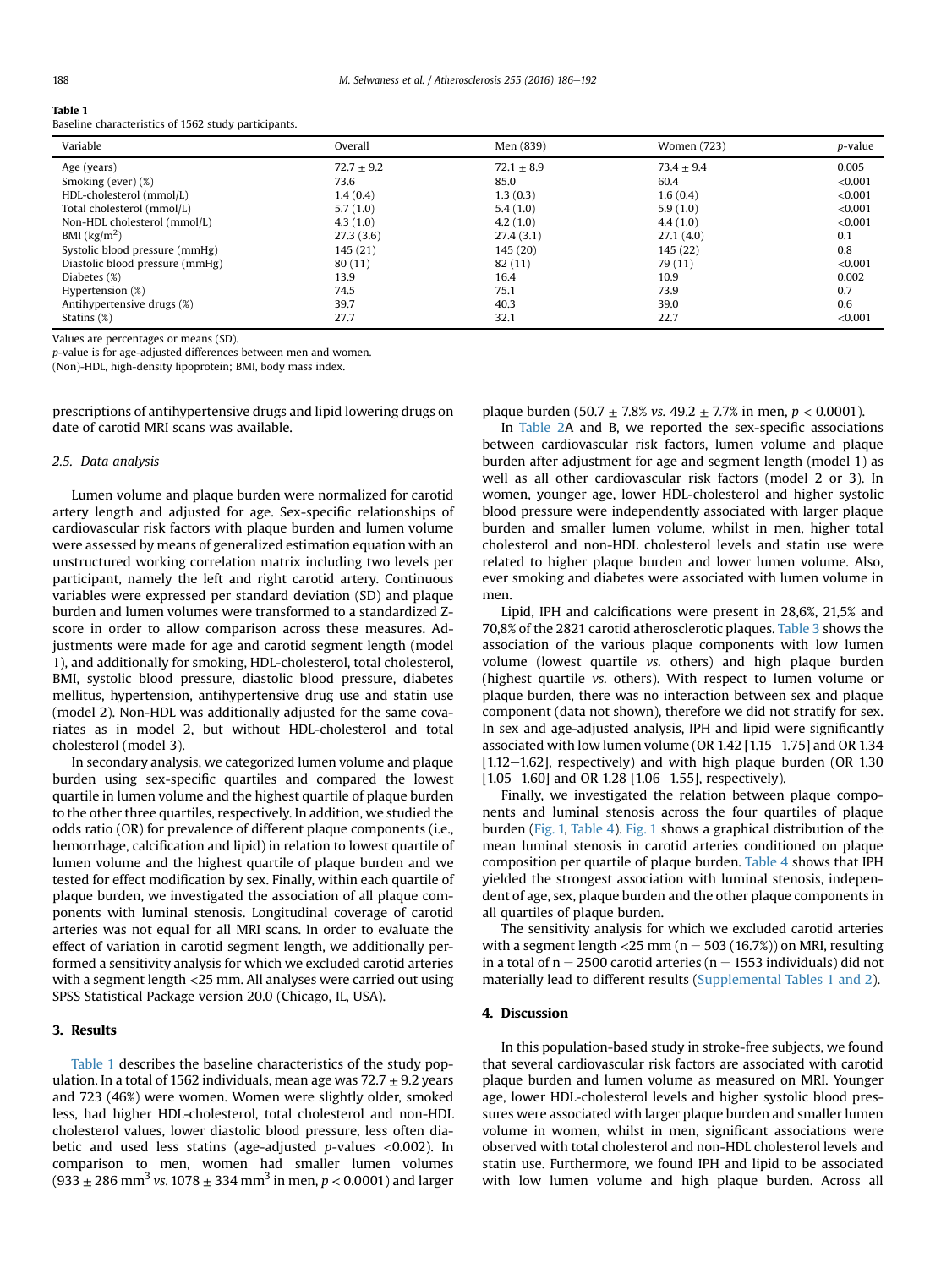# <span id="page-3-0"></span>Table 2

Cardiovascular determinants for lumen volume and plaque burden. (A) In women, (B) in men.

| Variable                                    | Z-score                    |                                       | Z-score      |                      |                                        |              |  |  |
|---------------------------------------------|----------------------------|---------------------------------------|--------------|----------------------|----------------------------------------|--------------|--|--|
|                                             | Lumen volume               |                                       |              |                      | Plaque burden                          |              |  |  |
| Beta                                        |                            | 95% CI                                | p-value      | Beta                 | 95% CI                                 | p-value      |  |  |
| (A)                                         |                            |                                       |              |                      |                                        |              |  |  |
| Model 1                                     |                            |                                       |              |                      |                                        |              |  |  |
| Age                                         | 0.103                      | [0.051; 0.156]                        | < 0.001      | $-0.085$             | $[-0.142; -0.027]$                     | 0.004        |  |  |
| Smoking (ever)                              | 0.062                      | $[-0.005; 0.130]$                     | 0.07         | $-0.049$<br>$-0.075$ | $[-0.126; 0.028]$                      | 0.2<br>0.008 |  |  |
| HDL-cholesterol<br>Total cholesterol        | 0.070<br>$-0.028$          | [0.018; 0.122]<br>[ $-0.082; 0.026$ ] | 0.008<br>0.3 | 0.003                | [-0.131; -0.019]<br>l –0.060: 0.0651   | 0.9          |  |  |
| Non-HDL cholesterol                         | $-0.051$                   | $[0.101; -0.002]$                     | 0.04         | 0.030                | $-0.029; 0.089]$                       | 0.3          |  |  |
| BMI                                         | $-0.009$                   | $[-0.055; 0.038]$                     | 0.7          | 0.031                | $[-0.020;\,0.082]$                     | 0.2          |  |  |
| Systolic blood pressure                     | $-0.026$                   | $[-0.084; 0.033]$                     | 0.4          | 0.044                | $[-0.016; 0.105]$                      | 0.1          |  |  |
| Diastolic blood pressure                    | 0.020                      | $[-0.039;\,0.078]$                    | 0.5          | $-0.012$             | $[-0.079;\,0.055]$                     | 0.7          |  |  |
| <b>Diabetes</b>                             | $-0.043$                   | $[-0.226; 0.140]$                     | 0.6          | 0.086                | $-0.094; 0.265]$                       | 0.3          |  |  |
| Hypertension                                | 0.040                      | $[-0.098; 0.179]$                     | 0.6          | $-0.020$             | $[-0.160; 0.119]$                      | 0.8          |  |  |
| Antihypertensives                           | 0.009                      | $-0.111$ ; 0.130]                     | 0.9          | 0.010                | $[-0.118; 0.138]$                      | 0.9          |  |  |
| Statins                                     | $-0.087$                   | $[-0.212; 0.038]$                     | 0.2          | 0.045                | $[-0.100; 0.190]$                      | 0.5          |  |  |
| <b>Model 2</b>                              |                            |                                       |              |                      |                                        |              |  |  |
| Age                                         | 0.134                      | [0.066; 0.203]                        | < 0.001      | $-0.118$             | $[-0.187; -0.048]$                     | 0.001        |  |  |
| Smoking (ever)                              | 0.067                      | $[-0.003; 0.137]$                     | 0.06         | $-0.053$             | $[-0.131; 0.025]$                      | 0.2          |  |  |
| HDL-cholesterol                             | 0.081                      | [0.024; 0.137]                        | 0.005        | $-0.075$             | $[-0.134; -0.015]$                     | 0.01         |  |  |
| Total-cholesterol                           | $-0.038$                   | $[-0.093; 0.017]$                     | 0.2          | 0.014                | $[-0.050; 0.78]$                       | 0.7          |  |  |
| Non-HDL cholesterol <sup>3</sup>            | $-0.037$                   | $[-0.090; 0.016]$                     | 0.2          | 0.013                | $[-0.049; -0.076]$                     | 0.7          |  |  |
| BMI                                         | 0.0004                     | $-0.052; 0.052]$                      | 1.0          | 0.019                | $[-0.034;\,0.073]$                     | 0.5          |  |  |
| Systolic blood pressure                     | $-0.094$                   | $[-0.175; -0.014]$                    | 0.02         | 0.112                | [0.029; 0.196]                         | 0.009        |  |  |
| Diastolic blood pressure<br><b>Diabetes</b> | 0.065                      | $[-0.011; 0.141]$                     | 0.09<br>0.9  | $-0.068$<br>0.024    | $[-0.156; 0.020]$                      | 0.1<br>0.8   |  |  |
| Hypertension                                | 0.008<br>0.107             | $[-0.180; 0.195]$<br>$-0.059; 0.272]$ | 0.2          | $-0.125$             | $[-0.163; 0.210]$<br>$[-0.308; 0.058]$ | 0.2          |  |  |
| Antihypertensives                           | 0.020                      | $[-0.118; 0.157]$                     | 0.8          | $-0.013$             | $[-0.158; 0.131]$                      | 0.9          |  |  |
| <b>Statins</b>                              | $-0.087$                   | $[-0.225; 0.050]$                     | 0.2          | 0.023                | $[-0.135; 0.180]$                      | 0.8          |  |  |
| (B)                                         |                            |                                       |              |                      |                                        |              |  |  |
| Model 1                                     |                            |                                       |              |                      |                                        |              |  |  |
| Age                                         | $-0.013$                   | $[-0.077; 0.052]$                     | 0.7          | $-0.011$             | $[-0.070; 0.048]$                      | 0.7          |  |  |
| Smoking (ever)                              | 0.087                      | [0.00; 0.174]                         | 0.050        | $-0.022$             | $[-0.104; 0.061]$                      | 0.6          |  |  |
| HDL-cholesterol                             | 0.055                      | $[-0.024; 0.134]$                     | 0.2          | $-0.030$             | $[-0.106; 0.047]$                      | 0.4          |  |  |
| Total cholesterol                           | $-0.022$                   | $-0.083; 0.039]$                      | 0.5          | 0.048                | $[-0.007; 0.103]$                      | 0.09         |  |  |
| Non-HDL cholesterol                         | $-0.039$                   | $[-0.100; 0.022]$                     | 0.2          | 0.058                | [0.003; 0.113]                         | 0.04         |  |  |
| <b>BMI</b>                                  | $-0.034$                   | $[-0.106; 0.037]$                     | 0.3          | 0.059                | $[-0.011; 0.128]$                      | 0.1          |  |  |
| Systolic blood pressure                     | 0.001                      | $[-0.069; 0.070]$                     | 1,0          | $-0.023$             | $[-0.086; 0.040]$                      | 0.5          |  |  |
| Diastolic blood pressure                    | 0.018                      | $-0.045; 0.081]$                      | 0.6          | $-0.037$             | $[-0.095; 0.020]$                      | 0.2          |  |  |
| <b>Diabetes</b>                             | $-0.270$                   | $[-0.422; -0.119]$                    | < 0.001      | 0.131                | $[-0.007; 0.268]$                      | 0.06         |  |  |
| Hypertension                                | $-0.045$                   | $[-0.199; 0.109]$                     | 0.6          | $-0.036$             | $[-0.174; 0.102]$                      | 0.6          |  |  |
| Antihypertensives                           | $-0.022$                   | $[-0.150; 0.107]$                     | 0.7          | $-0.062$             | $[-0.179; 0.055]$                      | 0.3<br>0.07  |  |  |
| <b>Statins</b><br><b>Model 2</b>            | $-0.158$                   | $[-0.293; -0.024]$                    | 0.02         | 0.112                | $[-0.011; 0.235]$                      |              |  |  |
| Age                                         | $-0.004$                   | $[-0.080; 0.073]$                     | 0.9          | $-0.015$             | $[-0.083; 0.053]$                      | 0.6          |  |  |
| Smoking (ever)                              | 0.092                      | [0.003; 0.181]                        | 0.04         | $-0.034$             | $[-0.118; 0.050]$                      | 0.4          |  |  |
| HDL-cholesterol                             | 0.040                      | $[-0.045; 0.125]$                     | 0.4          | $-0.026$             | $[-0.108; 0.057]$                      | 0.5          |  |  |
| Total cholesterol                           | $-0.073$                   | $[-0.140; -0.006]$                    | 0.03         | 0.071                | [0.012; 0.130]                         | 0.02         |  |  |
| Non-HDL cholesterol <sup>3</sup>            | $-0.072$                   | $[-0.136; -0.008]$                    | 0.03         | 0.069                | [0.012; 0.126]                         | 0.02         |  |  |
| <b>BMI</b>                                  | $-0.018$                   | $[-0.094; 0.059]$                     | 0.6          | 0.058                | $[-0.017; 0.133]$                      | 0.1          |  |  |
| Systolic blood pressure                     | $-0.013$                   | $[-0.108; 0.081]$                     | 0.8          | 0.008                | $[-0.076; 0.091]$                      | 0.9          |  |  |
| Diastolic blood pressure                    | 0.037                      | $[-0.044; 0.118]$                     | 0.4          | $-0.049$             | $[-0.125; 0.027]$                      | 0.2          |  |  |
| <b>Diabetes</b>                             | $-0.262$                   | $[-0.426; -0.098]$                    | 0.002        | 0.134                | $[-0.011; 0.278]$                      | 0.07         |  |  |
| Hypertension                                | $-0.053$                   | $[-0.249; 0.143]$                     | 0.6          | 0.006                | $[-0.174; 0.186]$                      | 0.9          |  |  |
| Antihypertensives                           | 0.057<br>$[-0.087; 0.200]$ |                                       | 0.4          | $-0.116$             | $[-0.247; 0.014]$                      | 0.08         |  |  |
| <b>Statins</b>                              | $-0.155$                   | $[-0.302; -0.009]$                    | 0.04         | 0.163                | [0.031; 0.296]                         | 0.02         |  |  |
|                                             |                            |                                       |              |                      |                                        |              |  |  |

Values are adjusted mean differences (95% confidence interval) in lumen volume and plaque burden, expressed in Z-scores, per increase in SD or presence of each determinant. Model 1 adjusted for age and segment length.

Model 2 adjusted for cardiovascular risk factors (smoking, HDL-level, total cholesterol, BMI, systolic blood pressure, diastolic blood pressure, diabetes mellitus, hypertension, antihypertensive drug use and statin use).

Model 3 same as model 2 but without HDL-cholesterol and total cholesterol.

(Non)-HDL, high-density lipoprotein; BMI, body mass index. CI, confidence interval.

categories of plaque burden, presence of IPH, lipid and calcification was related to more severe luminal stenosis, however, this was most pronounced for IPH.

To our knowledge, this is the largest study to date to take advantage of MRI-based automated segmentation to quantify plaque burden and lumen volumes in a stroke-free population. All participants were preselected on presence of advanced atherosclerotic plaque on ultrasound. Bilateral plaque burden characterization was achieved with minimal user interaction. The longitudinal coverage of 25 mm in central vessel axis permitted by the automated segmentation allows detection of atherosclerotic plaques in the common and internal carotid artery, which can be potentially missed with ultrasound or computed tomography imaging. Restricting our study to a stroke-free population allowed us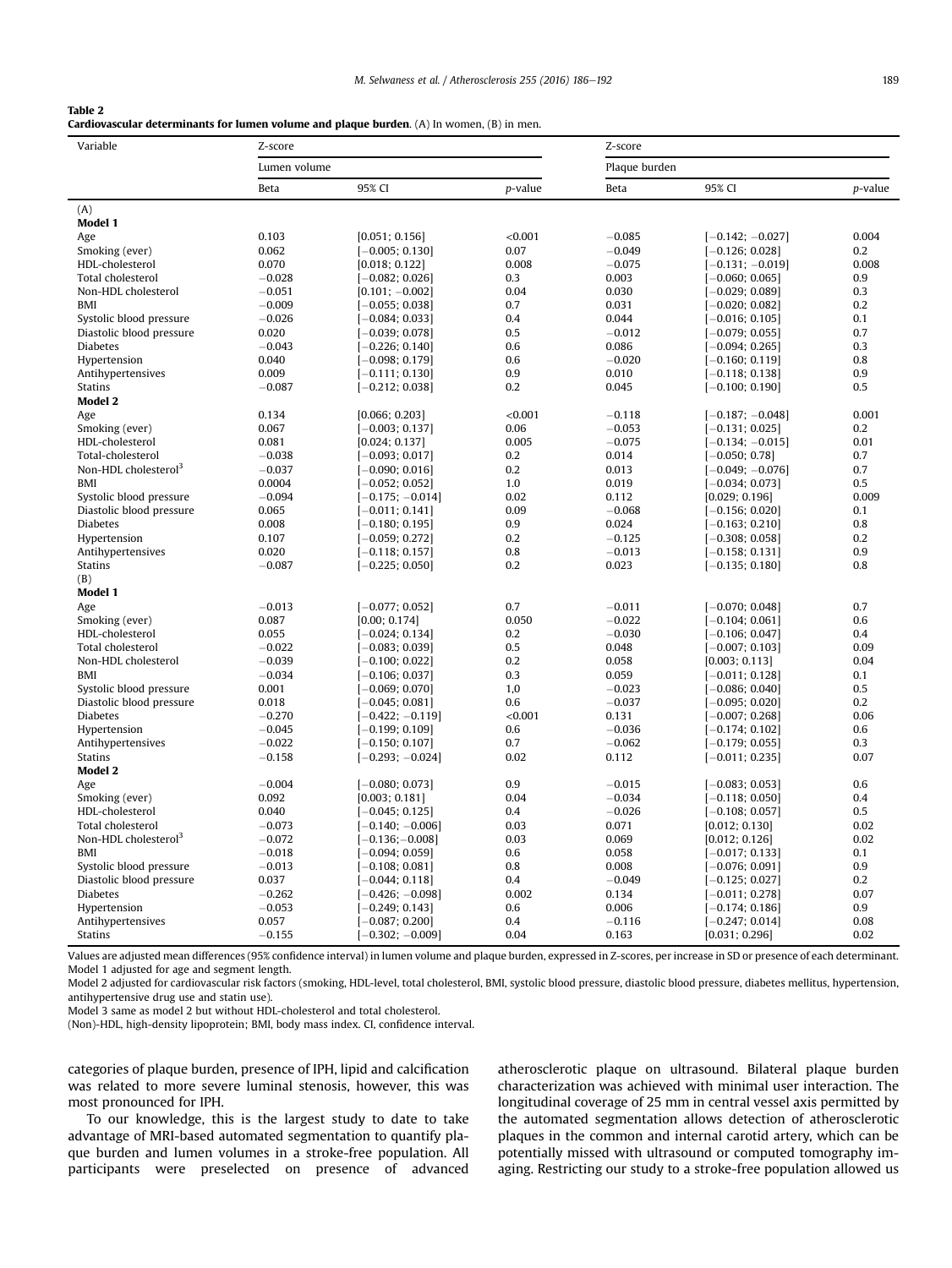#### <span id="page-4-0"></span>Table 3

Association of different plaque components with low lumen volume (lowest quartile vs. other three quartiles), high plaque burden (highest quartile vs. other three quartiles).

|               | Low lumen volume |              |                 | High plaque burden |              |         |  |
|---------------|------------------|--------------|-----------------|--------------------|--------------|---------|--|
|               | OR.              | 95% CI       | <i>p</i> -value | 0R                 | 95% CI       | p-value |  |
| <b>IPH</b>    | 1.42             | [1.15; 1.75] | 0.001           | 1.30               | [1.05; 1.60] | 0.02    |  |
| Lipid         | 1.34             | [1.12; 1.62] | 0.002           | 1.28               | [1.06; 1.55] | 0.009   |  |
| Calcification | 0.92             | [0.76; 1.11] | 0.4             | 1.02               | [0.84; 1.25] | 0.8     |  |

Age and sex-adjusted.

OR, odds ratio; CI, confidence interval; IPH, intraplaque hemorrhage.

to generalize our findings to asymptomatic individuals. All analyses that had enough power to do so were performed stratified on sex, because atherosclerosis distributions are known to be different amongst men and women.

Although the automatic quantification of atherosclerosis was highly reproducible, this step remains difficult, because of the limited tissue contrast between the outer vessel wall and the surrounding soft tissues, limiting the accuracy of outer vessel wall contouring. Furthermore, the automatic tool is not able to differentiate between the intimal thickening and the media and adventitia. Both limitations may have resulted in a systematic overestimation of plaque volume measurements, which we expect to be non-differential. We found no clear definitions of plaque burden measurement in the literature as different imaging techniques have previously been used to quantify plaque burden [\[18\].](#page-6-0) In our study, we decided to operationalize plaque burden using wall volume (outer vessel wall volume  $-$  lumen volume), relative to the outer vessel volume, normalized to carotid artery length, as this is a practical approach to evaluate, this value across a large number of study subjects. Nevertheless, it must be noted that our findings cannot be directly compared to the various studies on this issue. Our cross-sectional study design restricted our interpretation of the data with respect to cause and consequence. For this reason, prospective longitudinal studies should investigate the association of cardiovascular risk factors with plaque progression.

Previous studies using different imaging modalities like ultrasound or computed tomography have demonstrated the potential to use plaque burden measurements as a direct measure of the extent and severity of atherosclerotic disease [\[19\].](#page-6-0) Plaque measurements in these studies have varied between estimation of the

intima medial thickness and luminal stenosis on ultrasound to measurement of calcified plaque burden on CT [\[1,20,21\]](#page-5-0). Nevertheless, studies that investigated the association of cardiovascular risk factors in relation to plaque burden measurements using MRI remain scarce. In the previous studies, independent associations were detected between plaque burden and smoking, HDLcholesterol, total cholesterol, non-HDL cholesterol and systolic blood pressure [\[1,20,21\]](#page-5-0). In 1670 subjects from the general population, the Atherosclerosis Risk in Communities (ARIC) study demonstrated that carotid plaque burden, automatically measured on MRI, was associated with atherogenic cholesterol, such as total cholesterol, non-HDL cholesterol and low HDL-cholesterol levels [\[21\].](#page-6-0) In concordance to these findings, our study showed significant associations in both sexes between atherogenic cholesterol and higher plaque burden and smaller lumen volume.

In addition, whereas sex differences regarding the severity of atherosclerosis are widely known, several studies confirm that plaque composition as well as outcomes in vascular disease differ between sexes  $[22-25]$  $[22-25]$  $[22-25]$ . In our study, it is possible that a higher relative plaque burden in women may be partly explained by the smaller artery size in women than in men, whereas absolute amount of plaque may be equal or less than in men. Nevertheless, our study underlines the importance of sex-differentiated management in patients with asymptomatic carotid atherosclerosis across all stages of carotid stenosis.

When examining plaque composition, we found lipid and IPH to be independently associated with low lumen volume and high plaque burden. These findings are consistent with results from prior studies that investigated the relation of plaque composition to plaque volumes and in which high plaque volume was often associated with a large lipid core  $[26-28]$  $[26-28]$  $[26-28]$ . Although these studies provide insight on the association between plaque components and plaque burden in more advanced atherosclerosis, none considered the role of IPH. When we took into account differences in total plaque burden, we found that persons with IPH had the largest degree of stenosis compared to persons with lipid or calcification. These findings suggest that the presence of IPH is associated with more severe luminal narrowing independent of the size of the plaque. One hypothesis could be that IPH develops so fast that it overrules preservation of luminal patency by outward remodeling. In our data, this hypothesis is supported by the fact that the outer vessel wall volume of carotid arteries with IPH is significantly



Fig. 1. Mean luminal stenosis in carotid arteries conditioned on plaque composition per quartile of plaque burden. All carotid arteries with the condition are associated with a significantly larger luminal stenosis than carotid arteries without the condition (adjusted for age, sex, plaque burden, segment length)  $p \le 0.005$ . IPH, intraplaque hemorrhage.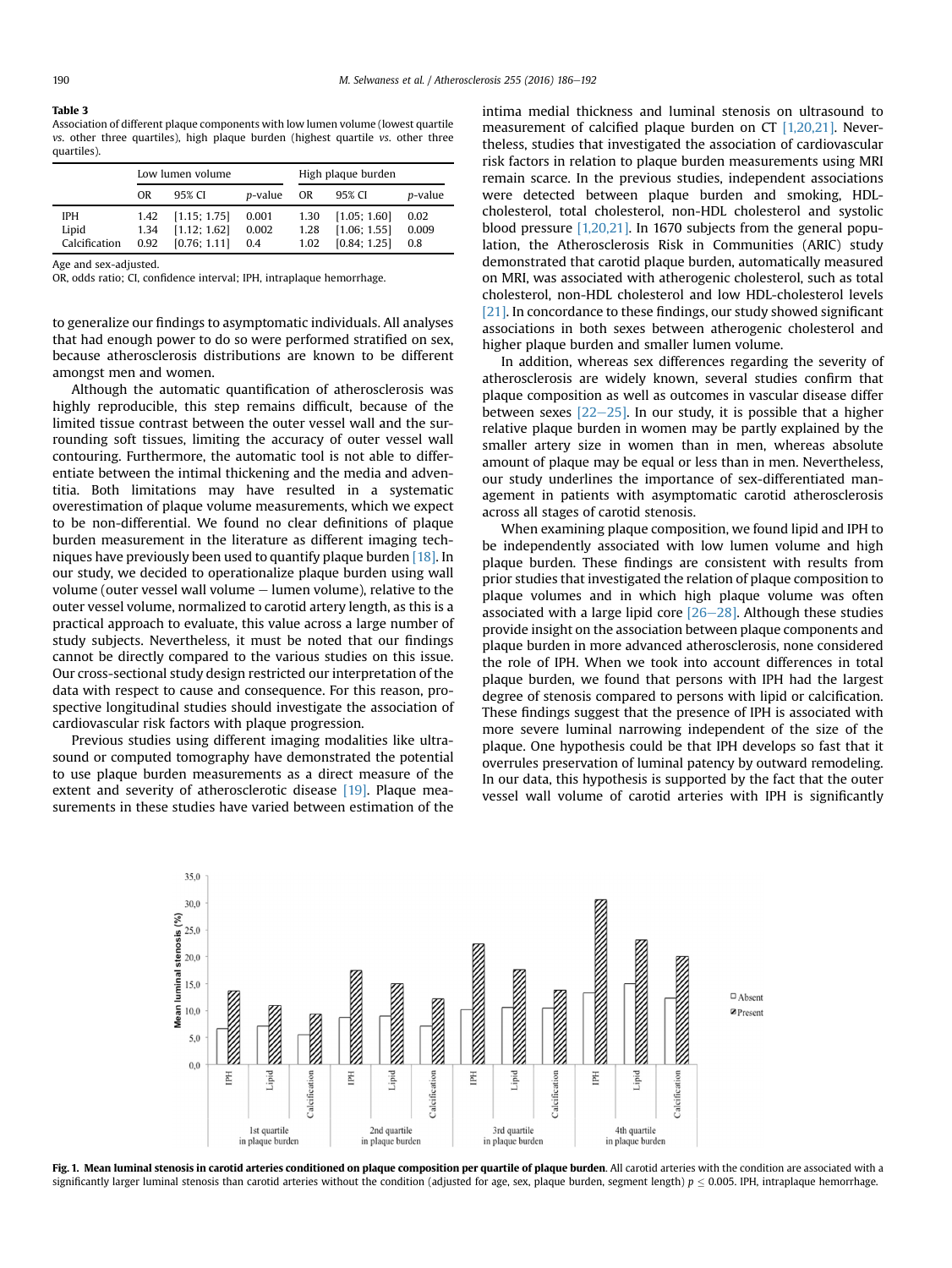| -lable 4                                                                                                       |
|----------------------------------------------------------------------------------------------------------------|
| Risk of luminal stenosis with presence of different plaque components stratified on quartile of plaque burden. |
|                                                                                                                |

| Plaque burden | Intraplaque hemorrhage |              | Lipid   |      |            | Calcification   |      |            |                 |
|---------------|------------------------|--------------|---------|------|------------|-----------------|------|------------|-----------------|
|               | Beta                   | 95% CI       | p-value | Beta | 95% CI     | <i>p</i> -value | Beta | 95% CI     | <i>p</i> -value |
| 1st quartile  | 6.0                    | [3.6; 8.4]   | < 0.001 | 3.0  | [0.9; 5.1] | 0.005           | 2.4  | [0.2; 4.6] | 0.03            |
| 2nd quartile  | 6.8                    | [4.3: 9.3]   | < 0.001 | 5.1  | [2.8; 7.3] | < 0.001         | 4.4  | [2.1; 6.6] | < 0.001         |
| 3rd quartile  | 10.6                   | [7.7; 13.4]  | < 0.001 | 5.6  | [3.2; 8.1] | < 0.001         | 3.3  | [0.9; 5.8] | 0.008           |
| 4th quartile  | 15.2                   | [11.8; 18.6] | < 0.001 | 6.8  | [3.7; 9.9] | < 0.001         | 5.3  | [1.9; 8.6] | 0.002           |

Linear regression analysis: all models include sex, age, segment length, plaque burden, lipid, IPH, calcification. Beta indicates risk of luminal stenosis (dependent variable) with presence of different plaque components stratified on quartile of plaque burden. CI, confidence interval.

<span id="page-5-0"></span> $\pm$   $\pm$   $\pm$   $\pm$ 

smaller than those without IPH when adjusted for age, sex, segment length and plaque burden (1943 mm $^3$  vs 1996 mm $^3;$  $p < 0.001$ ). Our findings are also consistent with the findings of Takaya et al. who showed that lesions with IPH at baseline had a greater increase in wall volume and reduction in lumen volume compared with arteries without IPH after eighteen months of follow up [\[29\]](#page-6-0). It is well established in the literature that the IPH component is one of the critical factors of the vulnerable carotid artery plaque [\[30,31\]](#page-6-0). Although it was suggested that the increased cardiovascular risk of IPH is due to plaque destabilization with thromboembolic complications [\[32,33\],](#page-6-0) we now show that IPH also strongly contributes to lumen narrowing, in the context of equal plaque burden.

Current screening and diagnostic methods are insufficient to identify the plaques that have a high rupture risk and thus to adequately select individuals who are most likely to suffer from an ischemic stroke. Although still challenging, future research should test the hypothesis whether assessment of plaque burden and (vulnerable) plaque components, as opposed to simple stenosis measurements with carotid ultrasound, may contribute to optimized risk classification and treatment strategies.

Sex-specific cardiovascular risk factors, such as age, HDLcholesterol, total cholesterol, non-HDL cholesterol, systolic blood pressure, smoking, diabetes and statin use, and plaque composition are associated with plaque burden and lumen volume. Amongst different plaque components, IPH yields the strongest association with luminal stenosis. Hence, the control of modifiable risk factors can prove beneficial in lowering plaque burden. However, prospective longitudinal studies should investigate whether these cardiovascular risk factors and plaque components are also associated with plaque progression.

## Conflict of interest

The authors declared they do not have anything to disclose regarding conflict of interest with respect to this manuscript.

## Financial support

This study was supported by the Netherlands Heart Foundation, (grant no. 2009B044) and the Netherlands Organization for Scientific Research (NWO/ZonMw) (Vici, grant no. 918-76-619).

# Author contributions

All authors were involved in drafting the article or revising it critically for important intellectual content, and all authors approved the final version to be submitted for publication. Dr. Selwaness had full access to all of the data in the study and takes responsibility for the integrity of the data and the accuracy of the data analysis.

Study conception and design: Selwaness, Hofman, Franco, Vernooij, Van der Lugt, Wentzel. Acquisition of data: Selwaness, Hameeteman, Van 't Klooster, Van den Bouwhuijsen. Analysis and interpretation of data: Selwaness, Hameeteman, Franco, Niessen, Klein, Vernooij, Van der Lugt, Wentzel.

# Acknowledgments

The authors thank C. Bruidegom-Van Heerden for the carotid MRI acquisition. We also thank T. Stehman, M. Lelieveld and S. Hoornweg for the radiograph support in measuring the plaque volumes. The contribution of participants and all who assisted in the Rotterdam Study is greatly acknowledged.

# Appendix A. Supplementary data

Supplementary data related to this article can be found at [http://](http://dx.doi.org/10.1016/j.atherosclerosis.2016.10.030) [dx.doi.org/10.1016/j.atherosclerosis.2016.10.030](http://dx.doi.org/10.1016/j.atherosclerosis.2016.10.030).

### References

- [1] [S. Rozie, T.T. de Weert, C. de Monye, P.J. Homburg, H.L. Tanghe, et al.,](http://refhub.elsevier.com/S0021-9150(16)31433-2/sref1) [Atherosclerotic plaque volume and composition in symptomatic carotid ar](http://refhub.elsevier.com/S0021-9150(16)31433-2/sref1)[teries assessed with multidetector ct angiography; relationship with severity](http://refhub.elsevier.com/S0021-9150(16)31433-2/sref1) [of stenosis and cardiovascular risk factors, Eur. Radiol. 19 \(2009\) 2294](http://refhub.elsevier.com/S0021-9150(16)31433-2/sref1)–[2301](http://refhub.elsevier.com/S0021-9150(16)31433-2/sref1).
- [2] [A. de Labriolle, D. Mohty, G. Pacouret, B. Giraudeau, J. Fichet, et al., Comparison](http://refhub.elsevier.com/S0021-9150(16)31433-2/sref2) [of degree of stenosis and plaque volume for the assessment of carotid](http://refhub.elsevier.com/S0021-9150(16)31433-2/sref2) [atherosclerosis using 2-d ultrasound, Ultrasound Med. Biol. 35 \(2009\)](http://refhub.elsevier.com/S0021-9150(16)31433-2/sref2) [1436](http://refhub.elsevier.com/S0021-9150(16)31433-2/sref2)-[1442.](http://refhub.elsevier.com/S0021-9150(16)31433-2/sref2)
- [3] [Y. Inaba, J.A. Chen, S.R. Bergmann, Carotid plaque, compared with carotid](http://refhub.elsevier.com/S0021-9150(16)31433-2/sref3) [intima-media thickness, more accurately predicts coronary artery disease](http://refhub.elsevier.com/S0021-9150(16)31433-2/sref3) [events: a meta-analysis, Atherosclerosis 220 \(2012\) 128](http://refhub.elsevier.com/S0021-9150(16)31433-2/sref3)–[133.](http://refhub.elsevier.com/S0021-9150(16)31433-2/sref3)
- [4] [E.B. Mathiesen, S.H. Johnsen, T. Wilsgaard, K.H. Bonaa, M.L. Lochen, et al.,](http://refhub.elsevier.com/S0021-9150(16)31433-2/sref4) [Carotid plaque area and intima-media thickness in prediction of](http://refhub.elsevier.com/S0021-9150(16)31433-2/sref4) first-ever [ischemic stroke: a 10-year follow-up of 6584 men and women: the tromso](http://refhub.elsevier.com/S0021-9150(16)31433-2/sref4) [study, Stroke 42 \(2011\) 972](http://refhub.elsevier.com/S0021-9150(16)31433-2/sref4)-[978](http://refhub.elsevier.com/S0021-9150(16)31433-2/sref4).
- [5] [H. Sillesen, P. Muntendam, A. Adourian, R. Entrekin, M. Garcia, et al., Carotid](http://refhub.elsevier.com/S0021-9150(16)31433-2/sref5) [plaque burden as a measure of subclinical atherosclerosis: comparison with](http://refhub.elsevier.com/S0021-9150(16)31433-2/sref5) [other tests for subclinical arterial disease in the high risk plaque bioimage](http://refhub.elsevier.com/S0021-9150(16)31433-2/sref5) study, JACC Cardiovasc Imaging  $5(2012)$  681-[689.](http://refhub.elsevier.com/S0021-9150(16)31433-2/sref5)
- [6] [J.D. Spence, M. Eliasziw, M. DiCicco, D.G. Hackam, R. Galil, et al., Carotid plaque](http://refhub.elsevier.com/S0021-9150(16)31433-2/sref6) [area: a tool for targeting and evaluating vascular preventive therapy, Stroke](http://refhub.elsevier.com/S0021-9150(16)31433-2/sref6) [33 \(2002\) 2916](http://refhub.elsevier.com/S0021-9150(16)31433-2/sref6)-[2922.](http://refhub.elsevier.com/S0021-9150(16)31433-2/sref6)
- [7] [G.W. Stone, A. Maehara, A.J. Lansky, B. de Bruyne, E. Cristea, et al.,](http://refhub.elsevier.com/S0021-9150(16)31433-2/sref7) [A prospective natural-history study of coronary atherosclerosis, N. Engl. J.](http://refhub.elsevier.com/S0021-9150(16)31433-2/sref7) [Med. 364 \(2011\) 226](http://refhub.elsevier.com/S0021-9150(16)31433-2/sref7)-[235](http://refhub.elsevier.com/S0021-9150(16)31433-2/sref7).
- [8] [A.D. Montauban van Swijndregt, H.R. Elbers, F.L. Moll, J. de Letter,](http://refhub.elsevier.com/S0021-9150(16)31433-2/sref8) [R.G. Ackerstaff, Ultrasonographic characterization of carotid plaques, Ultra](http://refhub.elsevier.com/S0021-9150(16)31433-2/sref8)[sound Med. Biol. 24 \(1998\) 489](http://refhub.elsevier.com/S0021-9150(16)31433-2/sref8)-[493](http://refhub.elsevier.com/S0021-9150(16)31433-2/sref8).
- [9] [T. Saam, C. Yuan, B. Chu, N. Takaya, H. Underhill, et al., Predictors of carotid](http://refhub.elsevier.com/S0021-9150(16)31433-2/sref9) [atherosclerotic plaque progression as measured by noninvasive magnetic](http://refhub.elsevier.com/S0021-9150(16)31433-2/sref9) [resonance imaging, Atherosclerosis 194 \(2007\) e34](http://refhub.elsevier.com/S0021-9150(16)31433-2/sref9)-[42](http://refhub.elsevier.com/S0021-9150(16)31433-2/sref9).
- [10] [N. Bianda, M. Di Valentino, D. Periat, J.M. Segatto, M. Oberson, et al., Pro](http://refhub.elsevier.com/S0021-9150(16)31433-2/sref10)[gression of human carotid and femoral atherosclerosis: a prospective follow](http://refhub.elsevier.com/S0021-9150(16)31433-2/sref10)[up study by magnetic resonance vessel wall imaging, Eur. Heart J. 33 \(2012\)](http://refhub.elsevier.com/S0021-9150(16)31433-2/sref10) [230](http://refhub.elsevier.com/S0021-9150(16)31433-2/sref10)-237
- [11] [I.M. Adame, P.J. de Koning, B.P. Lelieveldt, B.A. Wasserman, J.H. Reiber, et al.,](http://refhub.elsevier.com/S0021-9150(16)31433-2/sref11) [An integrated automated analysis method for quantifying vessel stenosis and](http://refhub.elsevier.com/S0021-9150(16)31433-2/sref11) [plaque burden from carotid mri images: combined postprocessing of mra and](http://refhub.elsevier.com/S0021-9150(16)31433-2/sref11) [vessel wall mr, Stroke 37 \(2006\) 2162](http://refhub.elsevier.com/S0021-9150(16)31433-2/sref11)-[2164.](http://refhub.elsevier.com/S0021-9150(16)31433-2/sref11)
- [12] [K. Hameeteman, R. van 't Klooster, M. Selwaness, A. van der Lugt,](http://refhub.elsevier.com/S0021-9150(16)31433-2/sref12) [J.C. Witteman, et al., Carotid wall volume quanti](http://refhub.elsevier.com/S0021-9150(16)31433-2/sref12)fication from magnetic